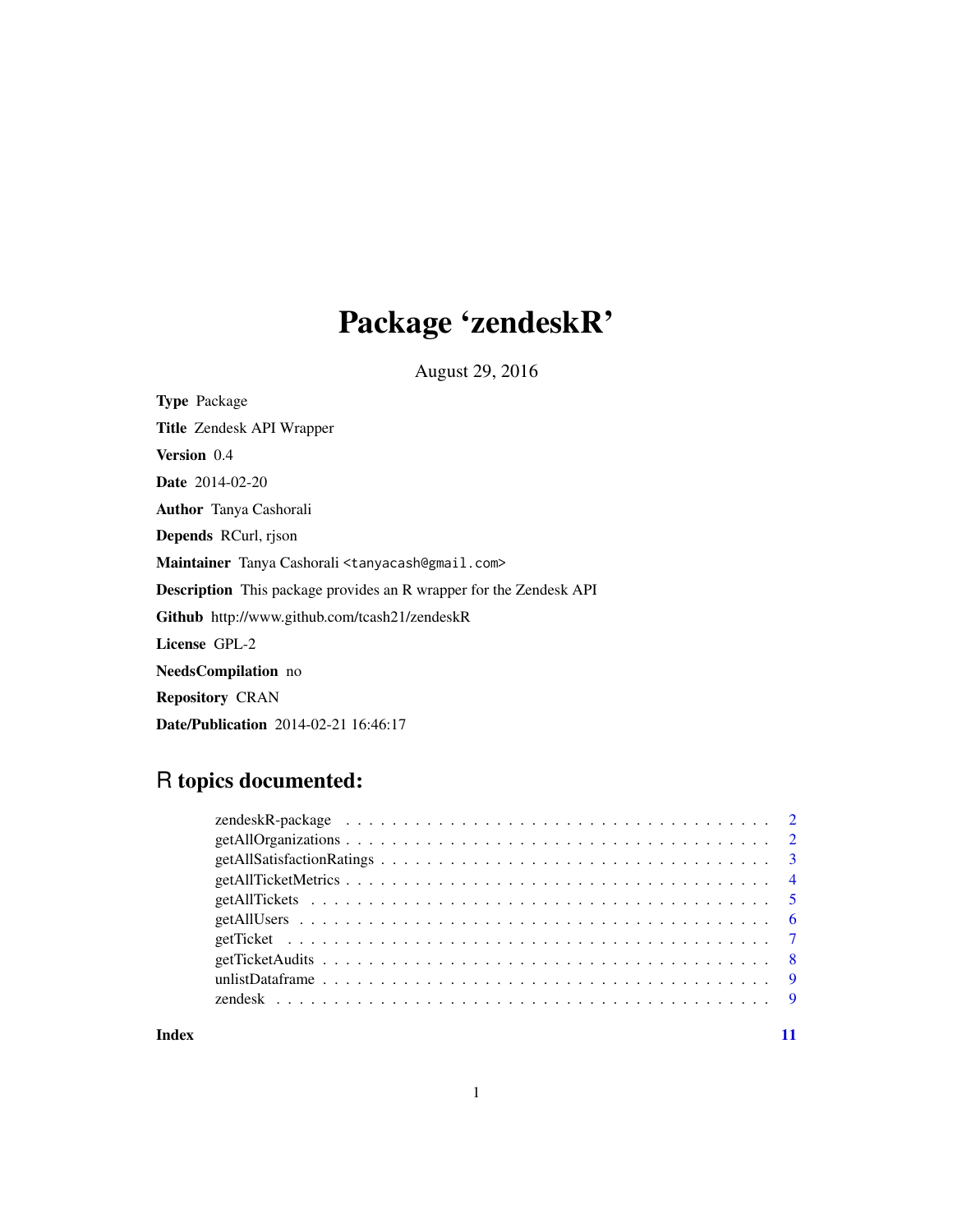<span id="page-1-0"></span>

# Description

This package provides an R wrapper to the Zendesk API.

#### Details

| Package: | zendeskR       |
|----------|----------------|
| Type:    | Package        |
| Version: | 0.1            |
| Date:    | 2012-07-11     |
| License: | Simplified BSD |

#### Author(s)

Tanya Cashorali Maintainer: Tanya Cashorali <tanyacash@gmail.com>

#### References

http://developer.zendesk.com/documentation/rest\_api/introduction.html

getAllOrganizations *getAllOrganizations*

#### Description

This function is used to retrieve information on all registered organizations in your Zendesk organization

# Usage

```
getAllOrganizations()
```
# Details

This function will return a data.frame containing all fields on every organization. The tags key will be returned within the data.frame as a list.

# Value

returns a data.frame of all organizations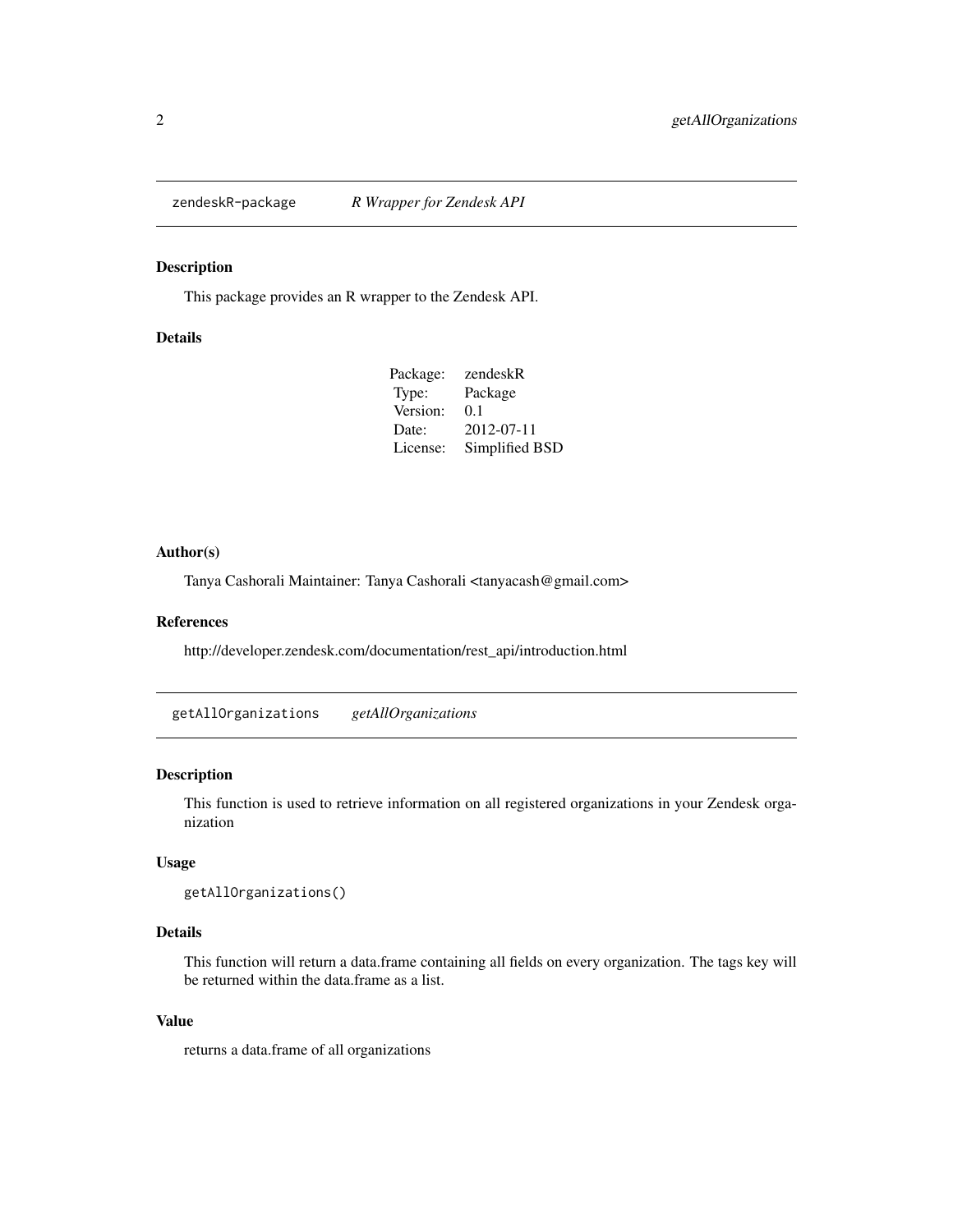#### <span id="page-2-0"></span>Author(s)

Tanya Cashorali

# References

http://developer.zendesk.com/documentation/rest\_api/organizations.html

# Examples

```
## Not run:
    ## This requires Zendesk authentication
   organizations <- getAllOrganizations()
```
## End(Not run)

getAllSatisfactionRatings

*getAllSatisfactionRatings*

#### Description

This function is used to return all satisfaction ratings for your organization.

#### Usage

```
## Admin only
getAllSatisfactionRatings()
```
#### Details

This function can only be used by Admins within your organization. Satisfaction Ratings are ordered chronologically by created date, from oldest to newest.

#### Value

returns a data.frame of all satisfaction ratings ordered chronologically by created date, from oldest to newest.

#### Author(s)

John Hornbeck

# References

http://developer.zendesk.com/documentation/rest\_api/satisfaction\_ratings.html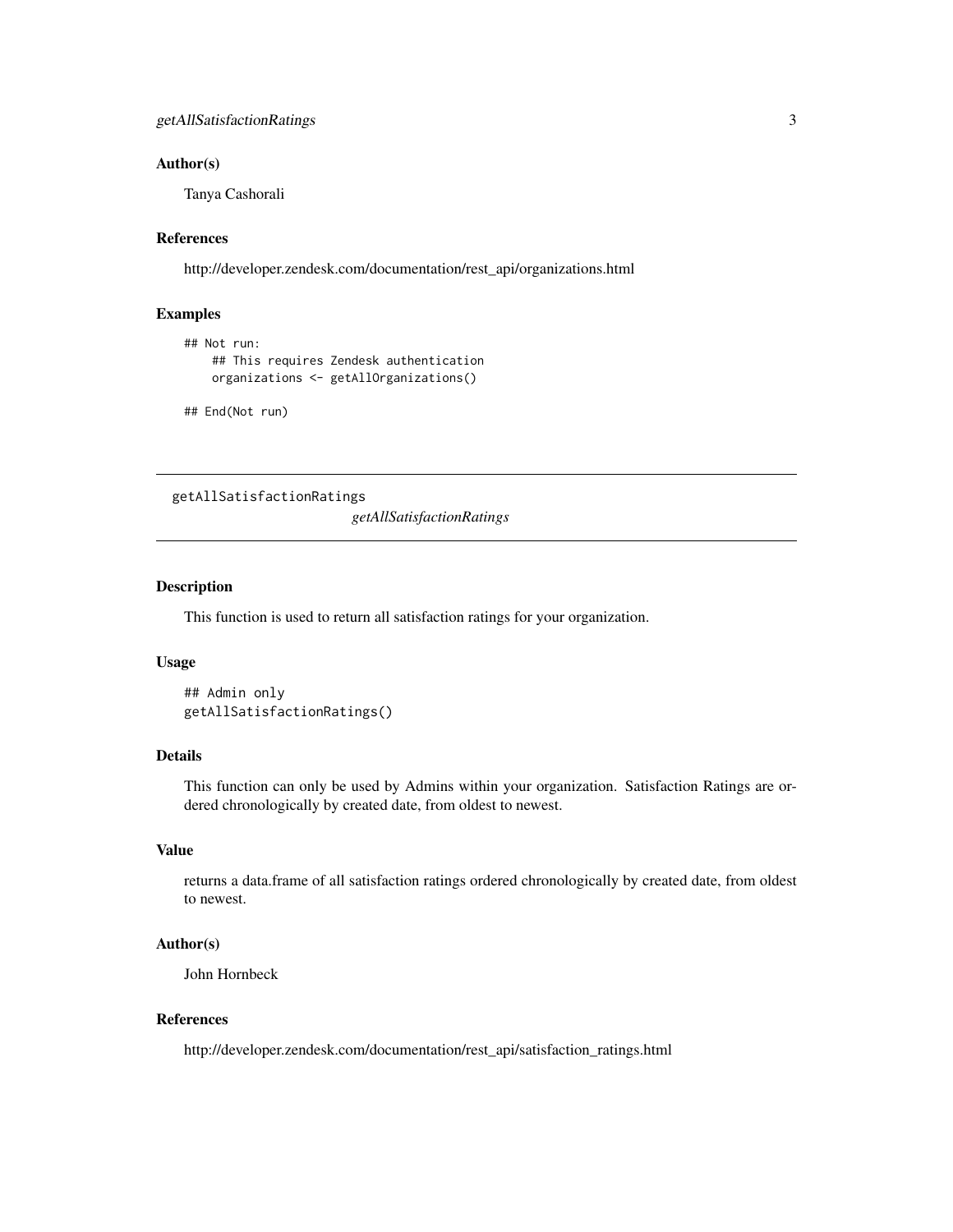# Examples

```
## Not run:
   ## This requires Zendesk authentication
   satisfaction_ratings <- getAllSatisfactionRatings()
```
## End(Not run)

getAllTicketMetrics *getAllTicketMetrics*

# Description

This function is used to retrieve all ticket metrics from all tickets in your Zendesk organization

# Usage

getAllTicketMetrics()

#### Details

This function will return a data.frame containing all ticket metrics, such as latest\_comment\_added\_at, first\_resolution\_time\_in\_minutes, etc. on every ticket.

#### Value

returns a data.frame of all ticket metrics for all tickets

#### Author(s)

Tanya Cashorali

# References

http://developer.zendesk.com/documentation/rest\_api/ticket\_metrics.html

# Examples

```
## Not run:
    ## This requires Zendesk authentication
    ticket_metrics <- getAllTicketMetrics()
```
<span id="page-3-0"></span>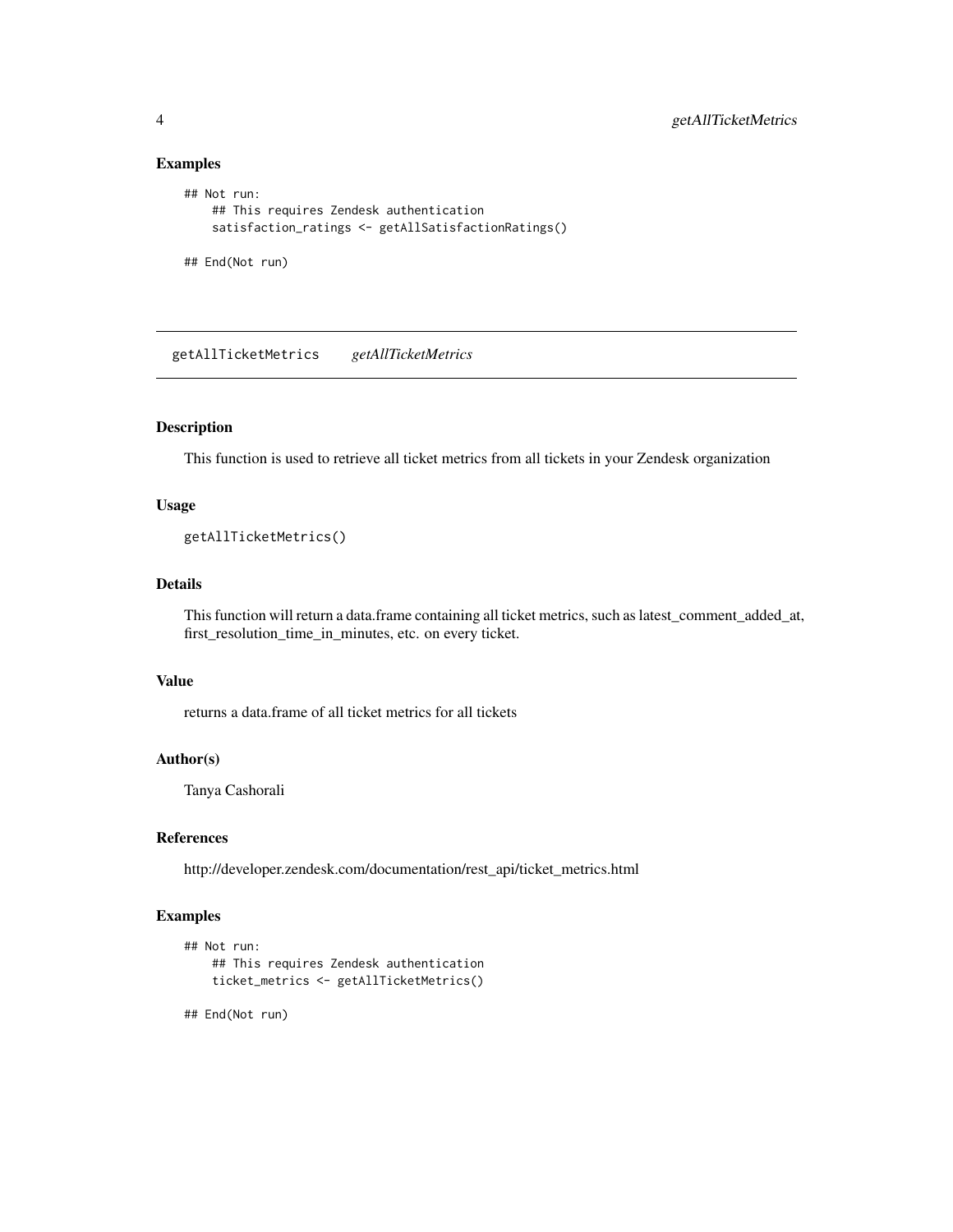<span id="page-4-0"></span>getAllTickets *getAllTickets*

#### Description

This function is used to return all tickets stored in your organization.

#### Usage

## Admin only getAllTickets()

# Details

This function can only be used by Admins within your organization. Tickets are ordered chronologically by created date, from oldest to newest.

# Value

returns a data.frame of all tickets ordered chronologically by created date, from oldest to newest.

#### Author(s)

Tanya Cashorali

#### References

http://developer.zendesk.com/documentation/rest\_api/tickets.html

# Examples

```
## Not run:
   ## This requires Zendesk authentication
   tickets <- getAllTickets()
```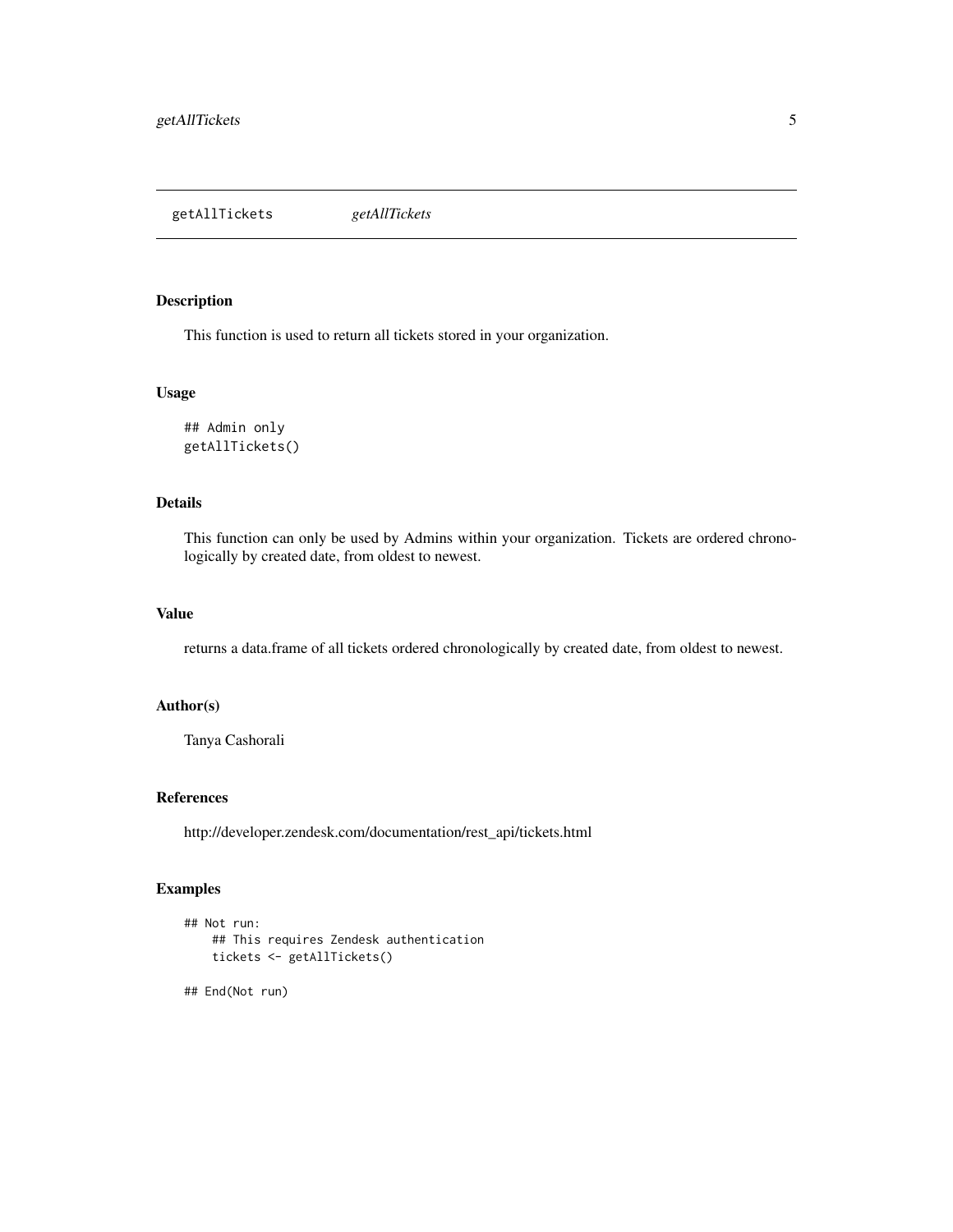<span id="page-5-0"></span>getAllUsers *getAllUsers*

## Description

This function is used to retrieve information on all registered Zendesk users in your organization

#### Usage

getAllUsers()

## Details

This function will return a data.frame containing all fields on every user in your organization. The photo key will be returned within the data.frame as a list.

#### Value

returns a data.frame of all users

## Author(s)

Tanya Cashorali

#### References

http://developer.zendesk.com/documentation/rest\_api/users.html

# Examples

```
## Not run:
   ## This requires Zendesk authentication
   zendesk('username', 'password', 'https://help.example.com')
   users <- getAllUsers()
```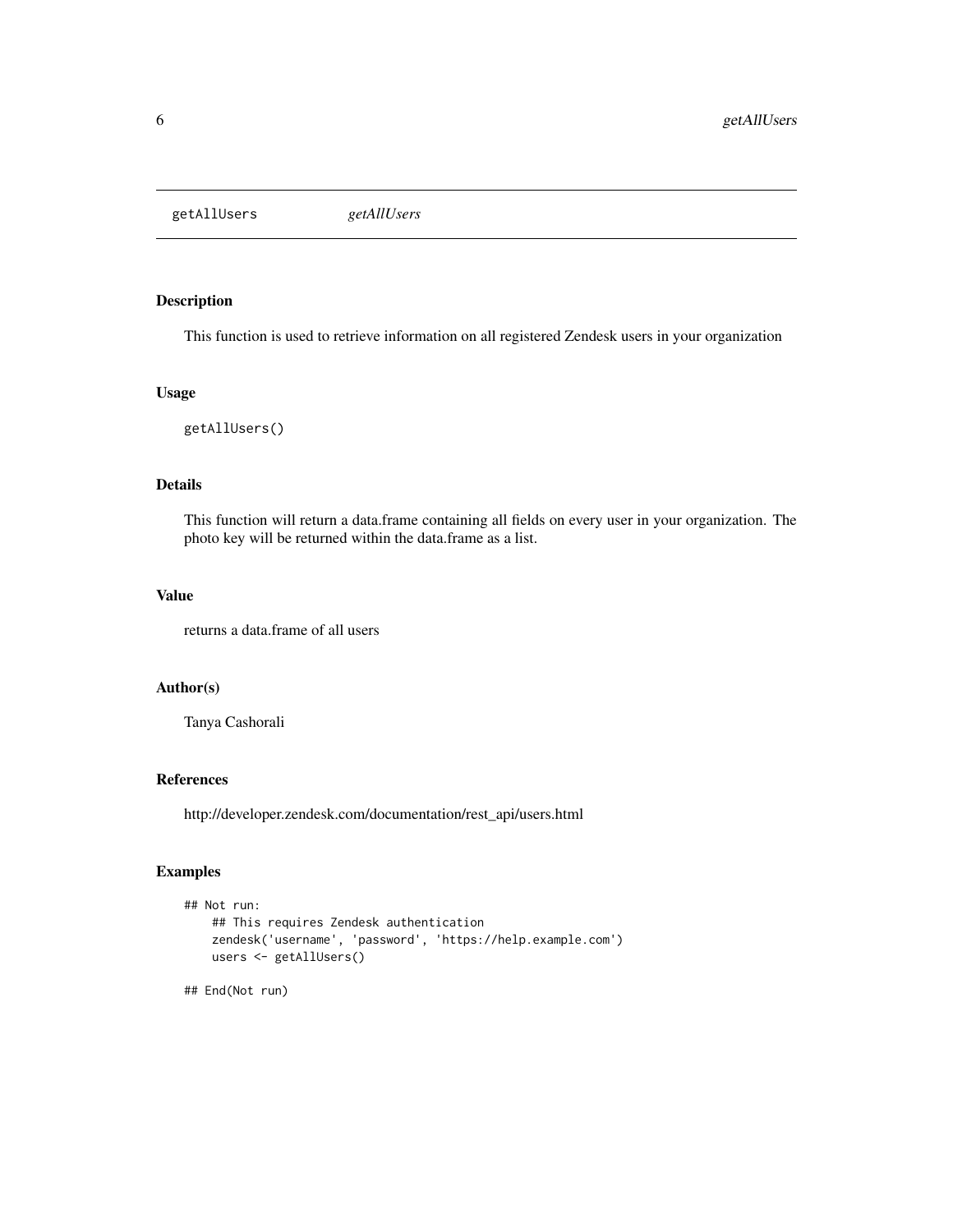<span id="page-6-0"></span>getTicket *getTicket*

# Description

This function is used to return ticket information for a given ticket ID

# Usage

```
getTicket(ticket.id)
```
# Arguments

ticket.id A Zendesk ticket ID number (e.g.888)

# Details

This function will return a data.frame of ticket information for a given ticket.id. The fields key will be returned within the data.frame as a list.

#### Value

returns a data.frame of ticket information for the given ticket.id

# Author(s)

Tanya Cashorali

# References

http://developer.zendesk.com/documentation/rest\_api/tickets.html

# Examples

```
## Not run:
    ## This requires Zendesk authentication
   ticket <- getTicket(ticket.id)
```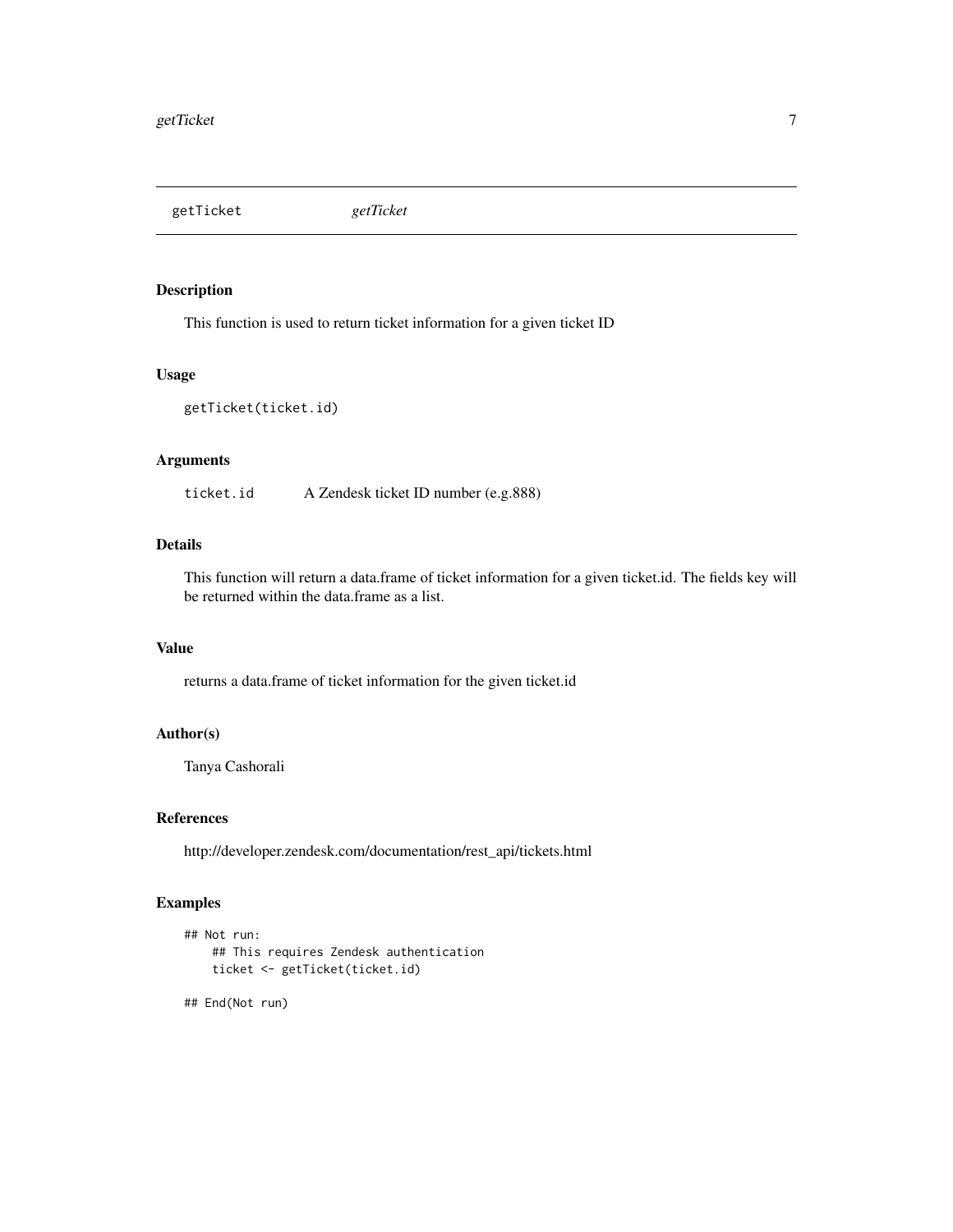<span id="page-7-0"></span>getTicketAudits *getTicketAudits*

# Description

This function is used to return all ticket audits for a given ticket ID.

#### Usage

```
getTicketAudits(ticket.id)
```
#### Arguments

ticket.id A Zendesk ticket ID (e.g. 888)

# Details

Audits are a read-only history of all updates to a ticket and the events that occur as a result of these updates. When a Ticket is updated in Zendesk, we store an Audit. Each Audit represents a single update to the Ticket, and each Audit includes a list of changes, such as changes to ticket fields, addition of a new comment, addition or removal of tags, notifications sent to groups, assignees, requesters and CCs

# Value

returns a data.frame of all ticket audits for a given ticket ID.

#### Author(s)

Tanya Cashorali

#### References

http://developer.zendesk.com/documentation/rest\_api/ticket\_audits.html

# Examples

```
## Not run:
    ## This requires Zendesk authentication
   audits <- getTicketAudits(ticket.id)
```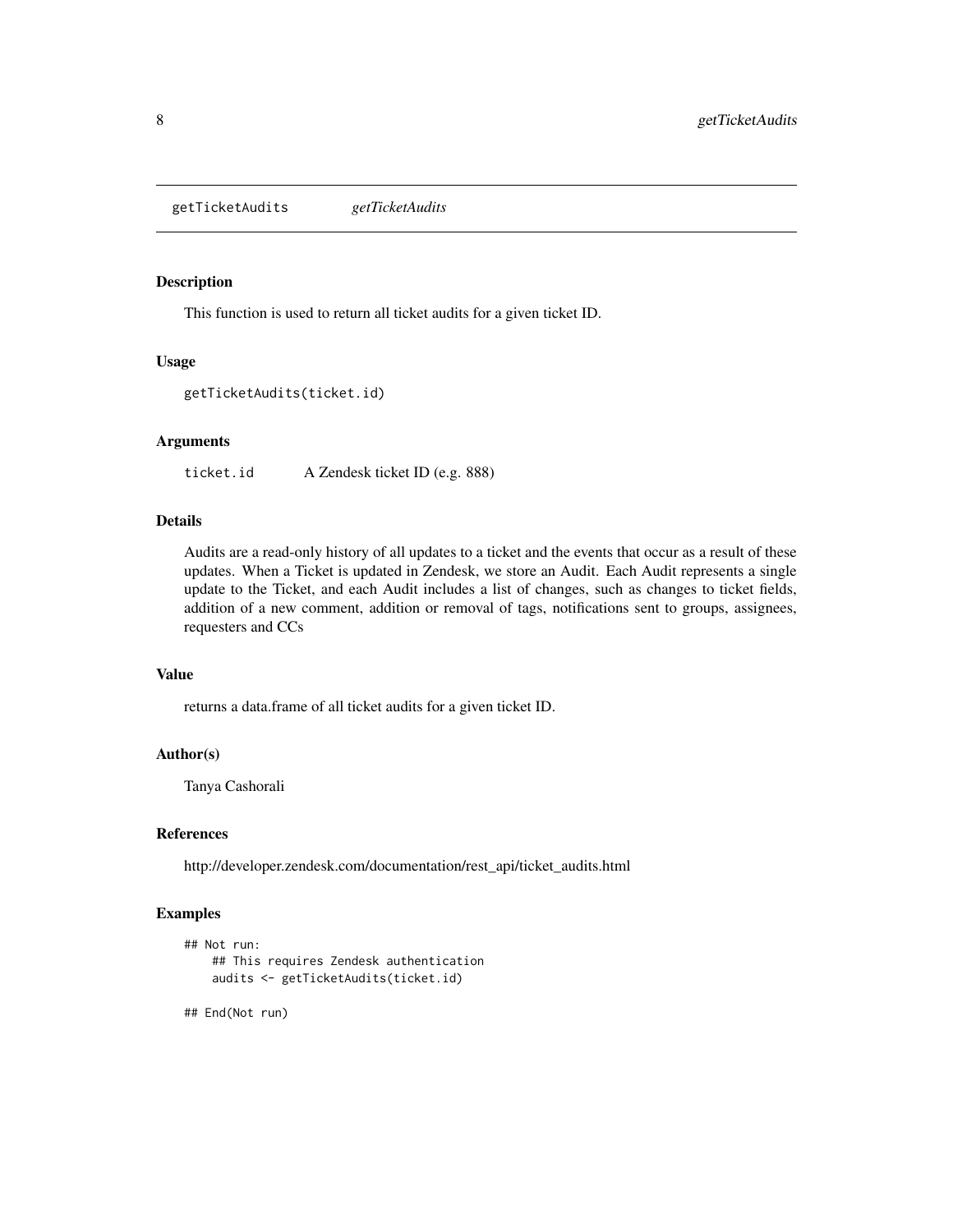<span id="page-8-0"></span>unlistDataframe *unlistDataFrame*

# Description

Utility function to unlist the columns of each data.frame where necessary.

# Usage

```
unlistDataFrame(dataframe)
```
# Arguments

dataframe A data.frame containing columns of lists to be unlisted.

# Details

This function will return a data.frame with the list type columns unlisted except where a column is a list of lists.

#### Value

returns a data.frame

#### Author(s)

Tanya Cashorali

# Examples

```
## Not run:
   ## This requires Zendesk authentication
    unlistDataFrame(dataframe)
```
## End(Not run)

zendesk *zendesk*

# Description

This function is used to create a Zendesk.com API session.

# Usage

zendesk(username, password, url)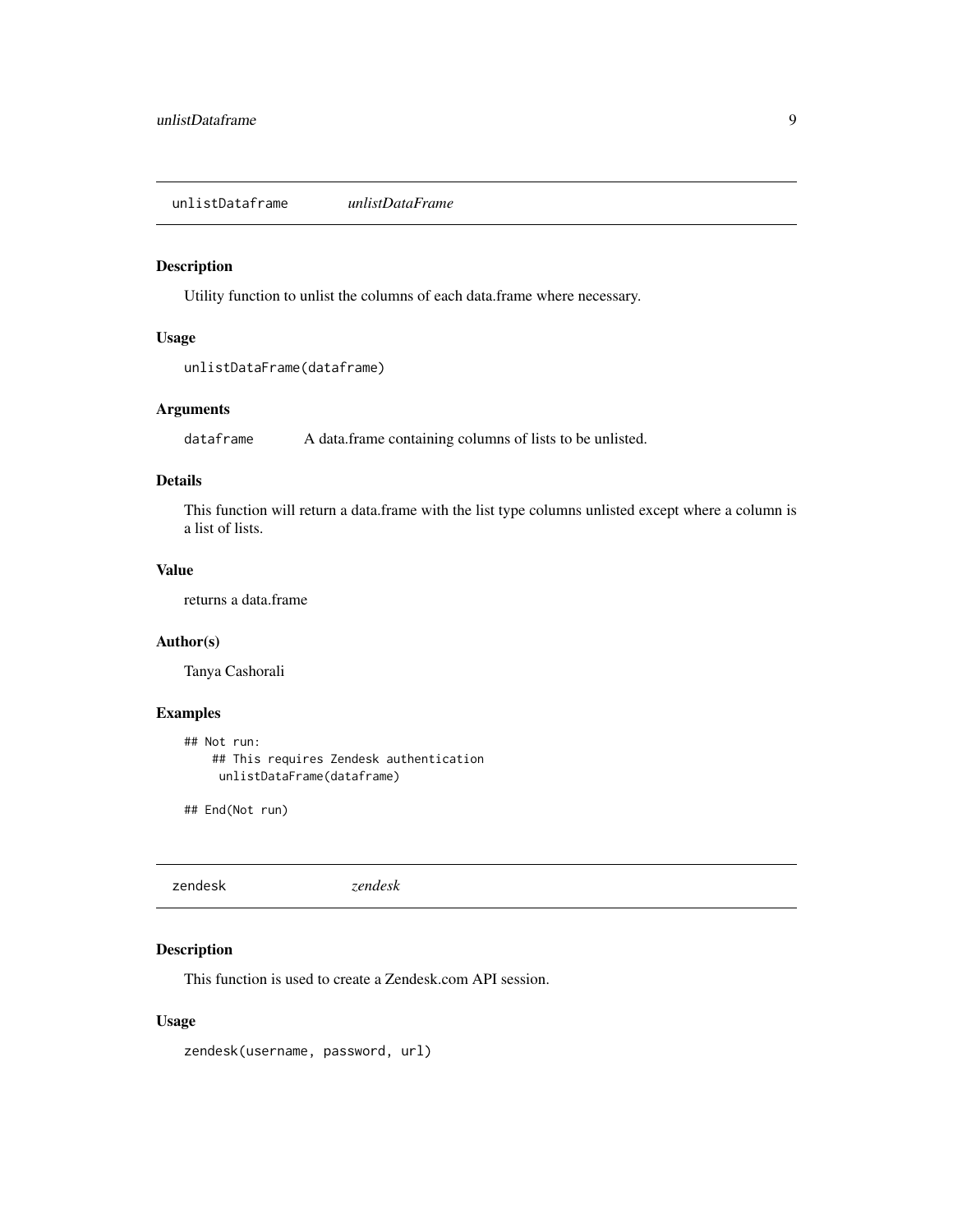10 zendesk generale in de statistike beste beste beste beste beste beste beste beste beste beste beste beste b

# Arguments

| username | Your Zendesk username.                                         |
|----------|----------------------------------------------------------------|
| password | Your Zendesk password.                                         |
| url      | Your organization's Zendesk URL (e.g. https://help.basho.com). |

# Details

This function will initialize a Zendesk.com API session.

# Value

Initializes a Zendesk.com API session. Will throw an error if all 3 parameters are not passed to the function.

# Author(s)

Tanya Cashorali

# References

http://developer.zendesk.com/documentation/rest\_api/introduction.html

#### Examples

```
## Not run:
   ## This requires Zendesk authentication
   zendesk('username', 'password', 'https://help.basho.com')
```